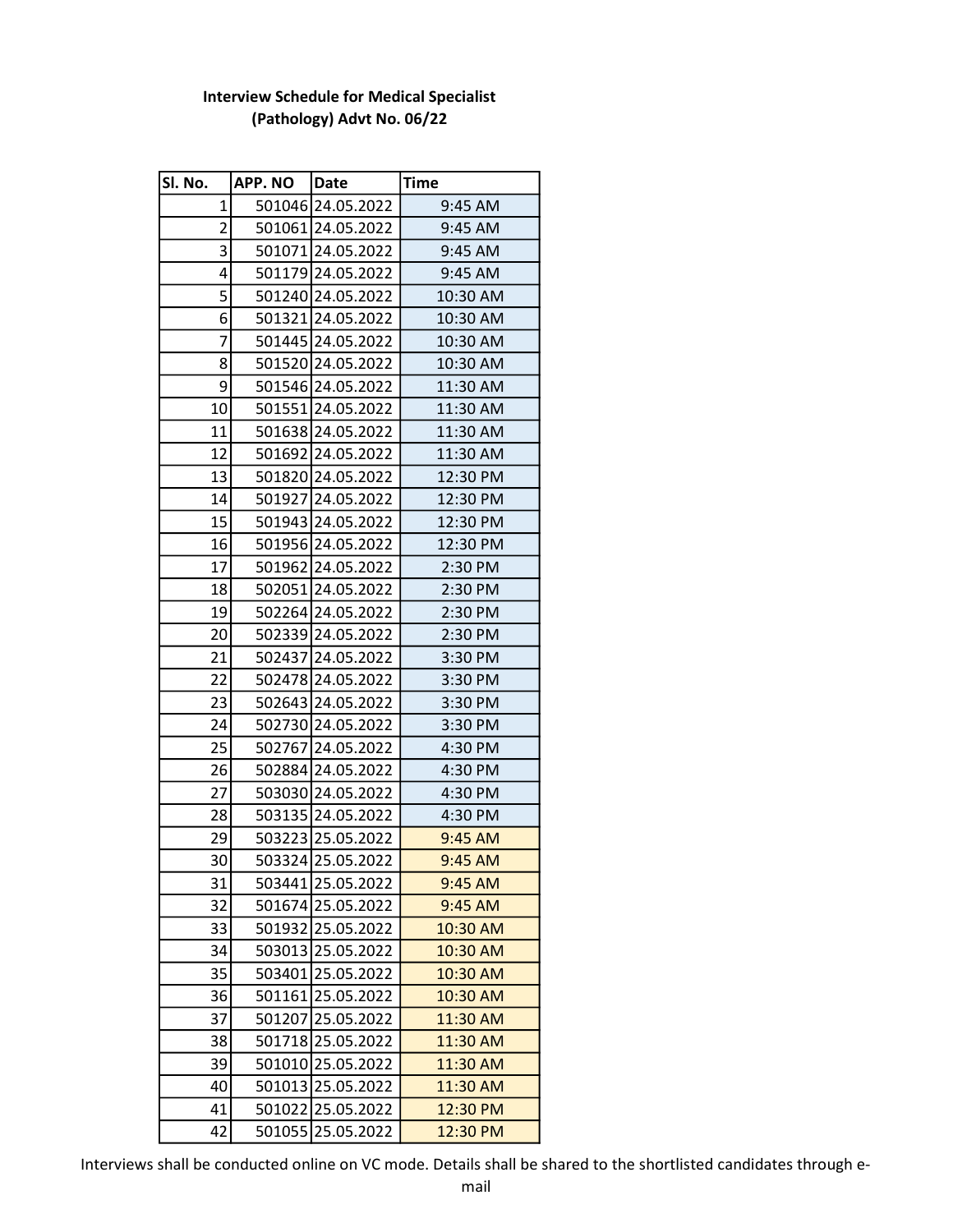| Sl. No. | <b>APP. NO</b> | Date              | <b>Time</b> |
|---------|----------------|-------------------|-------------|
| 43      |                | 501065 25.05.2022 | 12:30 PM    |
| 44      |                | 501073 25.05.2022 | 12:30 PM    |
| 45      |                | 501109 25.05.2022 | 2:30 PM     |
| 46      |                | 501112 25.05.2022 | 2:30 PM     |
| 47      |                | 501114 25.05.2022 | 2:30 PM     |
| 48      |                | 501115 25.05.2022 | $2:30$ PM   |
| 49      |                | 501133 25.05.2022 | $2:30$ PM   |
| 50      |                | 501139 25.05.2022 | 3:30 PM     |
| 51      |                | 501167 25.05.2022 | 3:30 PM     |
| 52      |                | 501185 25.05.2022 | 3:30 PM     |
| 53      |                | 501203 25.05.2022 | 3:30 PM     |
| 54      |                | 501213 25.05.2022 | 4:30 PM     |
| 55      |                | 501231 25.05.2022 | 4:30 PM     |
| 56      |                | 501244 25.05.2022 | 4:30 PM     |
| 57      |                | 501262 25.05.2022 | 4:30 PM     |
| 58      |                | 501265 26.05.2022 | 9:45 AM     |
| 59      |                | 501272 26.05.2022 | 9:45 AM     |
| 60      |                | 501288 26.05.2022 | 9:45 AM     |
| 61      |                | 501297 26.05.2022 | 9:45 AM     |
| 62      |                | 501299 26.05.2022 | 10:30 AM    |
| 63      |                | 501301 26.05.2022 | 10:30 AM    |
| 64      |                | 501319 26.05.2022 | 10:30 AM    |
| 65      |                | 501335 26.05.2022 | 10:30 AM    |
| 66      |                | 501399 26.05.2022 | 11:30 AM    |
| 67      |                | 501401 26.05.2022 | 11:30 AM    |
| 68      |                | 501432 26.05.2022 | 11:30 AM    |
| 69      |                | 501435 26.05.2022 | 11:30 AM    |
| 70      |                | 501437 26.05.2022 | 12:30 PM    |
| 71      |                | 501517 26.05.2022 | 12:30 PM    |
| 72      |                | 501522 26.05.2022 | 12:30 PM    |
| 73      |                | 501533 26.05.2022 | 12:30 PM    |
| 74      |                | 501563 26.05.2022 | 12:30 PM    |
| 75      |                | 501601 26.05.2022 | 2:30 PM     |
| 76      |                | 501628 26.05.2022 | 2:30 PM     |
| 77      |                | 501642 26.05.2022 | 2:30 PM     |
| 78      |                | 501649 26.05.2022 | 2:30 PM     |
| 79      |                | 501665 26.05.2022 | 3:30 PM     |
| 80      |                | 501670 26.05.2022 | 3:30 PM     |
| 81      |                | 501699 26.05.2022 | 3:30 PM     |
| 82      |                | 501707 26.05.2022 | 3:30 PM     |
| 83      |                | 501709 26.05.2022 | 4:30 PM     |
| 84      |                | 501745 26.05.2022 | 4:30 PM     |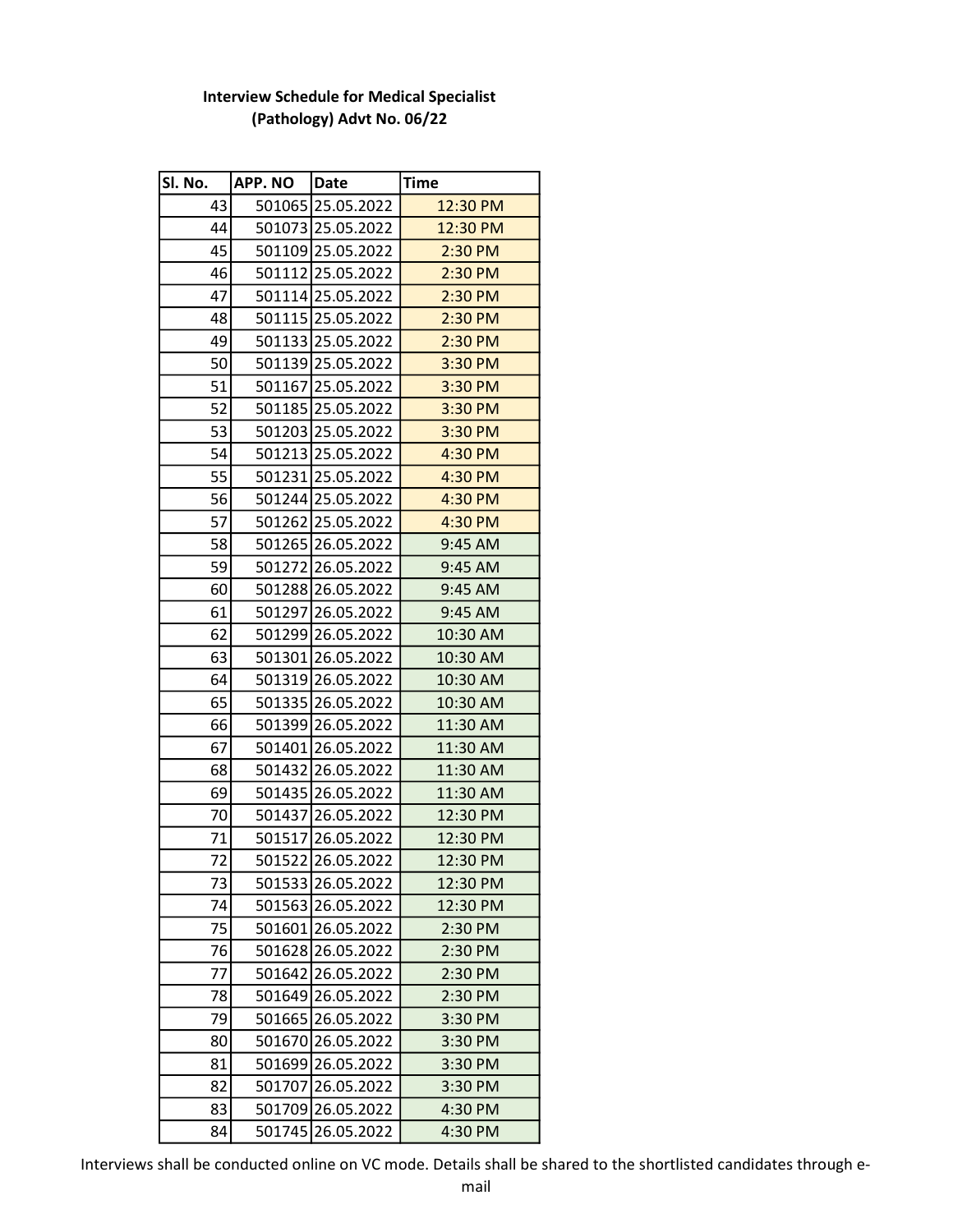| Sl. No. | <b>APP.NO</b> | Date              | Time      |
|---------|---------------|-------------------|-----------|
| 85      |               | 501784 26.05.2022 | 4:30 PM   |
| 86      |               | 501787 26.05.2022 | 4:30 PM   |
| 87      |               | 501825 27.05.2022 | 9:45 AM   |
| 88      |               | 501838 27.05.2022 | 9:45 AM   |
| 89      |               | 501850 27.05.2022 | $9:45$ AM |
| 90      |               | 501862 27.05.2022 | 9:45 AM   |
| 91      |               | 501865 27.05.2022 | 10:30 AM  |
| 92      |               | 501897 27.05.2022 | 10:30 AM  |
| 93      |               | 501913 27.05.2022 | 10:30 AM  |
| 94      |               | 501949 27.05.2022 | 10:30 AM  |
| 95      |               | 501952 27.05.2022 | 11:30 AM  |
| 96      |               | 501976 27.05.2022 | 11:30 AM  |
| 97      |               | 501984 27.05.2022 | 11:30 AM  |
| 98      |               | 502049 27.05.2022 | 11:30 AM  |
| 99      |               | 502100 27.05.2022 | 12:30 PM  |
| 100     |               | 502104 27.05.2022 | 12:30 PM  |
| 101     |               | 502130 27.05.2022 | 12:30 PM  |
| 102     |               | 502163 27.05.2022 | 12:30 PM  |
| 103     |               | 502193 27.05.2022 | 12:30 PM  |
| 104     |               | 502199 27.05.2022 | 2:30 PM   |
| 105     |               | 502233 27.05.2022 | 2:30 PM   |
| 106     |               | 502236 27.05.2022 | 2:30 PM   |
| 107     |               | 502238 27.05.2022 | 2:30 PM   |
| 108     |               | 502267 27.05.2022 | 3:30 PM   |
| 109     |               | 502298 27.05.2022 | 3:30 PM   |
| 110     |               | 502325 27.05.2022 | 3:30 PM   |
| 111     |               | 502328 27.05.2022 | 3:30 PM   |
| 112     |               | 502329 27.05.2022 | 4:30 PM   |
| 113     |               | 502333 27.05.2022 | 4:30 PM   |
| 114     |               | 502386 27.05.2022 | 4:30 PM   |
| 115     |               | 502392 27.05.2022 | 4:30 PM   |
| 116     |               | 502421 30.05.2022 | 9:45 AM   |
| 117     |               | 502455 30.05.2022 | 9:45 AM   |
| 118     |               | 502457 30.05.2022 | 9:45 AM   |
| 119     |               | 502562 30.05.2022 | 9:45 AM   |
| 120     |               | 502574 30.05.2022 | 10:30 AM  |
| 121     |               | 502586 30.05.2022 | 10:30 AM  |
| 122     |               | 502587 30.05.2022 | 10:30 AM  |
| 123     |               | 502598 30.05.2022 | 10:30 AM  |
| 124     |               | 502602 30.05.2022 | 11:30 AM  |
| 125     |               | 502606 30.05.2022 | 11:30 AM  |
| 126     |               | 502630 30.05.2022 | 11:30 AM  |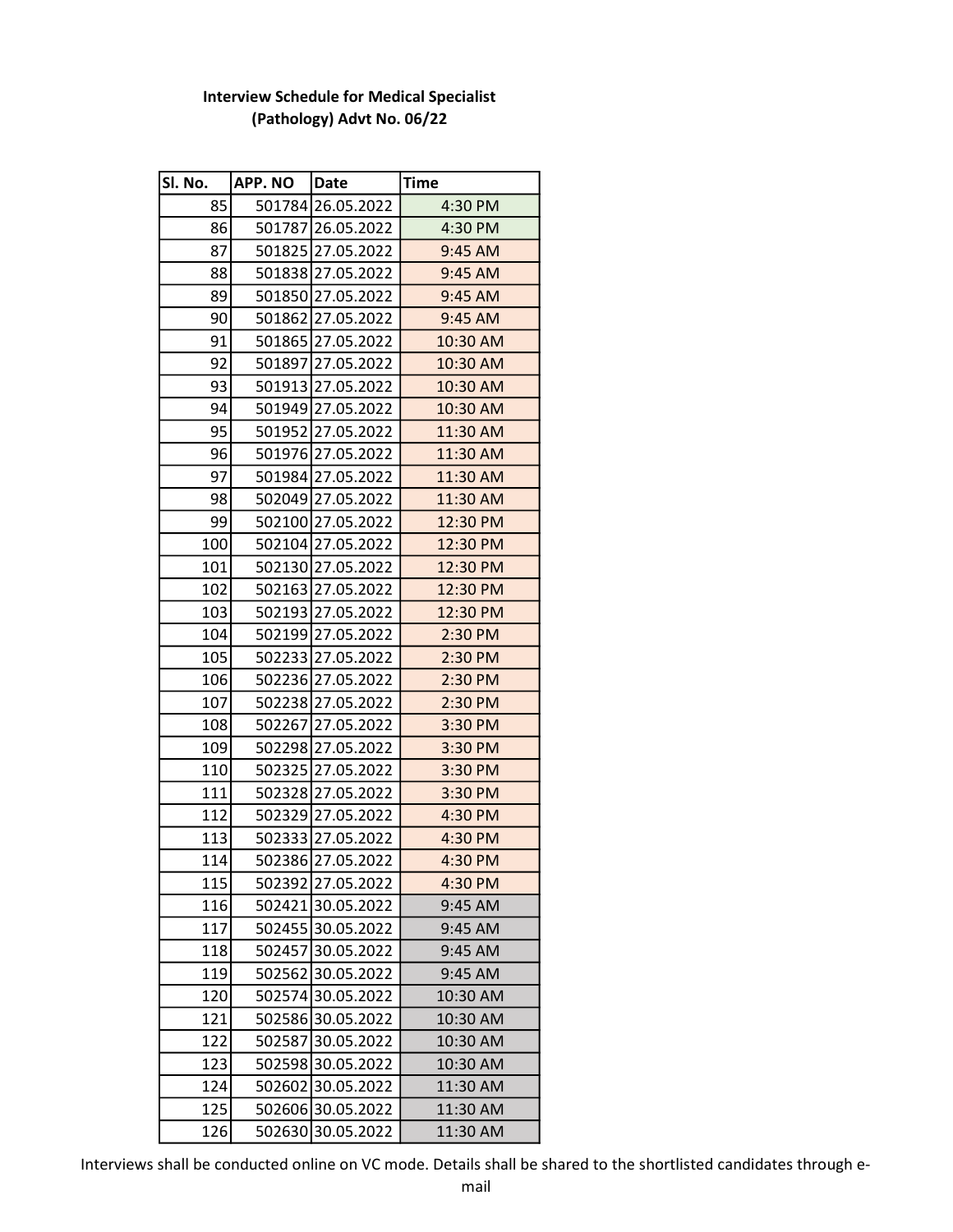| Sl. No. | <b>APP.NO</b> | Date              | Time      |
|---------|---------------|-------------------|-----------|
| 127     |               | 502647 30.05.2022 | 11:30 AM  |
| 128     |               | 502654 30.05.2022 | 12:30 PM  |
| 129     |               | 502661 30.05.2022 | 12:30 PM  |
| 130     |               | 502664 30.05.2022 | 12:30 PM  |
| 131     |               | 502671 30.05.2022 | 12:30 PM  |
| 132     |               | 502691 30.05.2022 | 2:30 PM   |
| 133     |               | 502693 30.05.2022 | 2:30 PM   |
| 134     |               | 502742 30.05.2022 | 2:30 PM   |
| 135     |               | 502754 30.05.2022 | 2:30 PM   |
| 136     |               | 502764 30.05.2022 | 2:30 PM   |
| 137     |               | 502779 30.05.2022 | 3:30 PM   |
| 138     |               | 502788 30.05.2022 | 3:30 PM   |
| 139     |               | 502808 30.05.2022 | 3:30 PM   |
| 140     |               | 502828 30.05.2022 | 3:30 PM   |
| 141     |               | 502842 30.05.2022 | 4:30 PM   |
| 142     |               | 502850 30.05.2022 | 4:30 PM   |
| 143     |               | 502878 30.05.2022 | 4:30 PM   |
| 144     |               | 502889 30.05.2022 | 4:30 PM   |
| 145     |               | 502910 31.05.2022 | $9:45$ AM |
| 146     |               | 502917 31.05.2022 | 9:45 AM   |
| 147     |               | 502933 31.05.2022 | $9:45$ AM |
| 148     |               | 502948 31.05.2022 | $9:45$ AM |
| 149     |               | 502950 31.05.2022 | 10:30 AM  |
| 150     |               | 502979 31.05.2022 | 10:30 AM  |
| 151     |               | 503008 31.05.2022 | 10:30 AM  |
| 152     |               | 503011 31.05.2022 | 10:30 AM  |
| 153     |               | 50302131.05.2022  | 11:30 AM  |
| 154     |               | 50302231.05.2022  | 11:30 AM  |
| 155     |               | 50303331.05.2022  | 11:30 AM  |
| 156     |               | 50306031.05.2022  | 11:30 AM  |
| 157     |               | 503071 31.05.2022 | 12:30 PM  |
| 158     |               | 50307631.05.2022  | 12:30 PM  |
| 159     |               | 503093 31.05.2022 | 12:30 PM  |
| 160     |               | 503166 31.05.2022 | 12:30 PM  |
| 161     |               | 50317831.05.2022  | 2:30 PM   |
| 162     |               | 503311 31.05.2022 | 2:30 PM   |
| 163     |               | 503312 31.05.2022 | 2:30 PM   |
| 164     |               | 503330 31.05.2022 | 2:30 PM   |
| 165     |               | 50333131.05.2022  | 3:30 PM   |
| 166     |               | 503344 31.05.2022 | 3:30 PM   |
| 167     |               | 503375 31.05.2022 | 3:30 PM   |
| 168     |               | 50337831.05.2022  | 3:30 PM   |